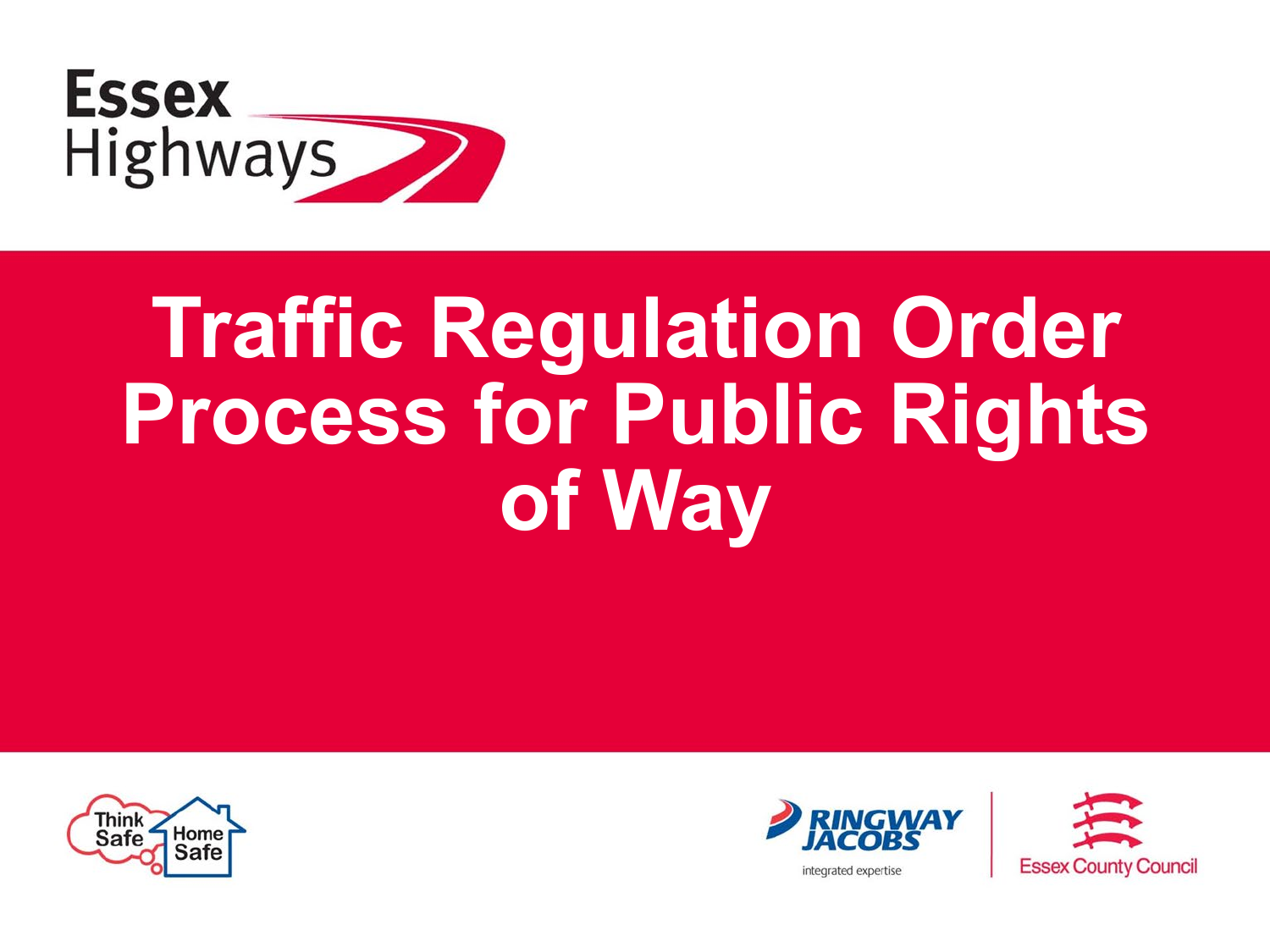

#### **Traffic Regulation Order Process**

- Everybody has the right to use the public rights of way across Essex.
- To temporarily or permanently restrict a public right of way requires a traffic regulation order or notice. Without an order or notice in place the restriction on the public right of way will be illegal.
- All processes and procedures are governed by the Road Traffic Regulation Act 1984 (RTRA 1984).
- Ultimately the safety of the public is paramount.





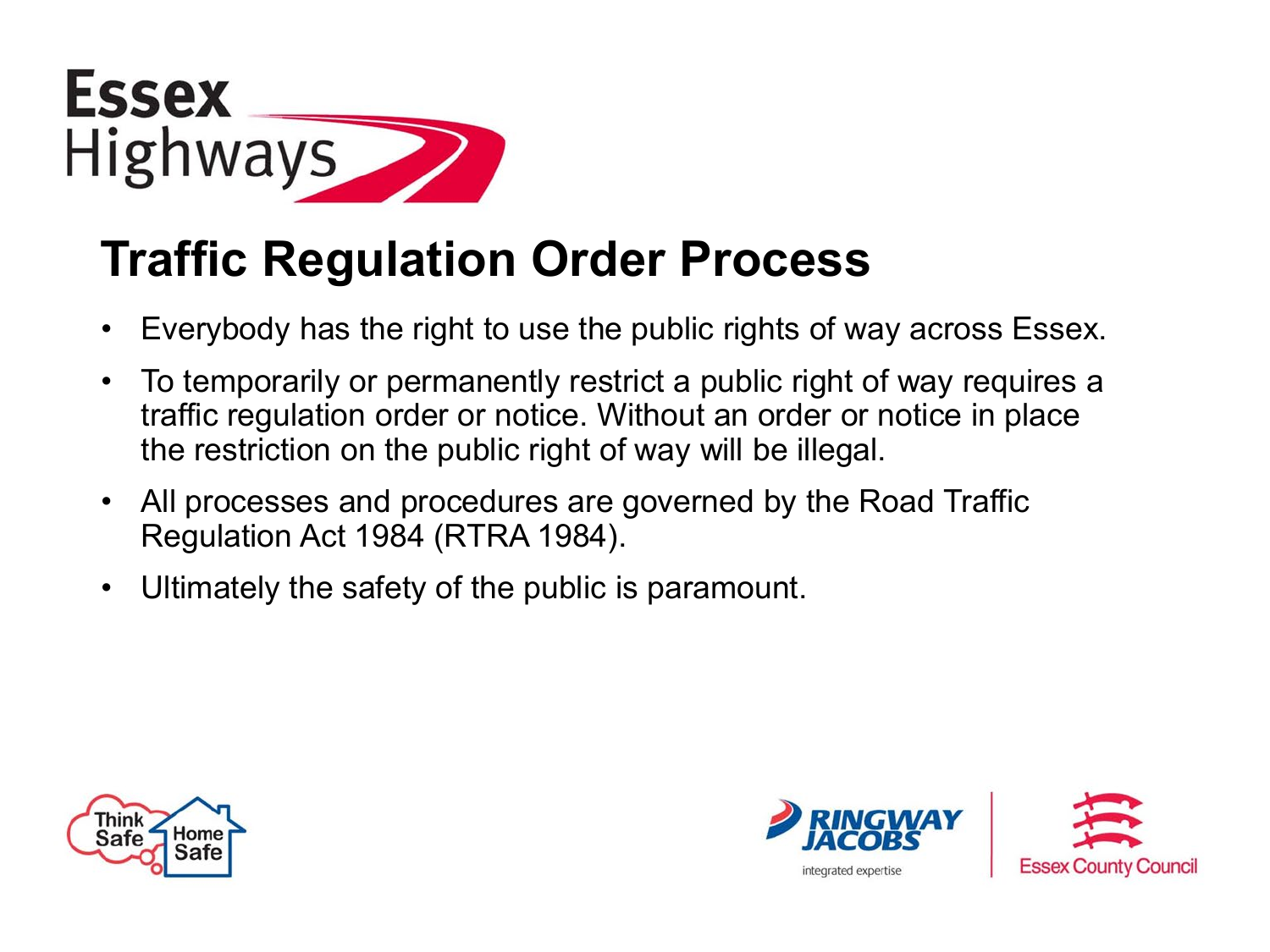

- TTRO's are necessary when the public highway needs to be temporarily restricted e.g. due to works, grounds for public safety or where a permanent Order is not required.
- Examples of TTRO's include closure, prohibition of a particular type of vehicle eg motor vehicle, width restriction, weight restriction etc
- TTRO's are made under S14 RTRA 1984.
- S14 allows the traffic authority to restrict the public highway for the following reasons:
	- Works
	- $\checkmark$  likelihood of danger to the public, or of serious damage to the road/PROW, which is not attributable to such works
	- $\checkmark$  To allow litter clearing and cleaning under section 89 (1) (a) or (2) of the Environmental Protection Act 1990





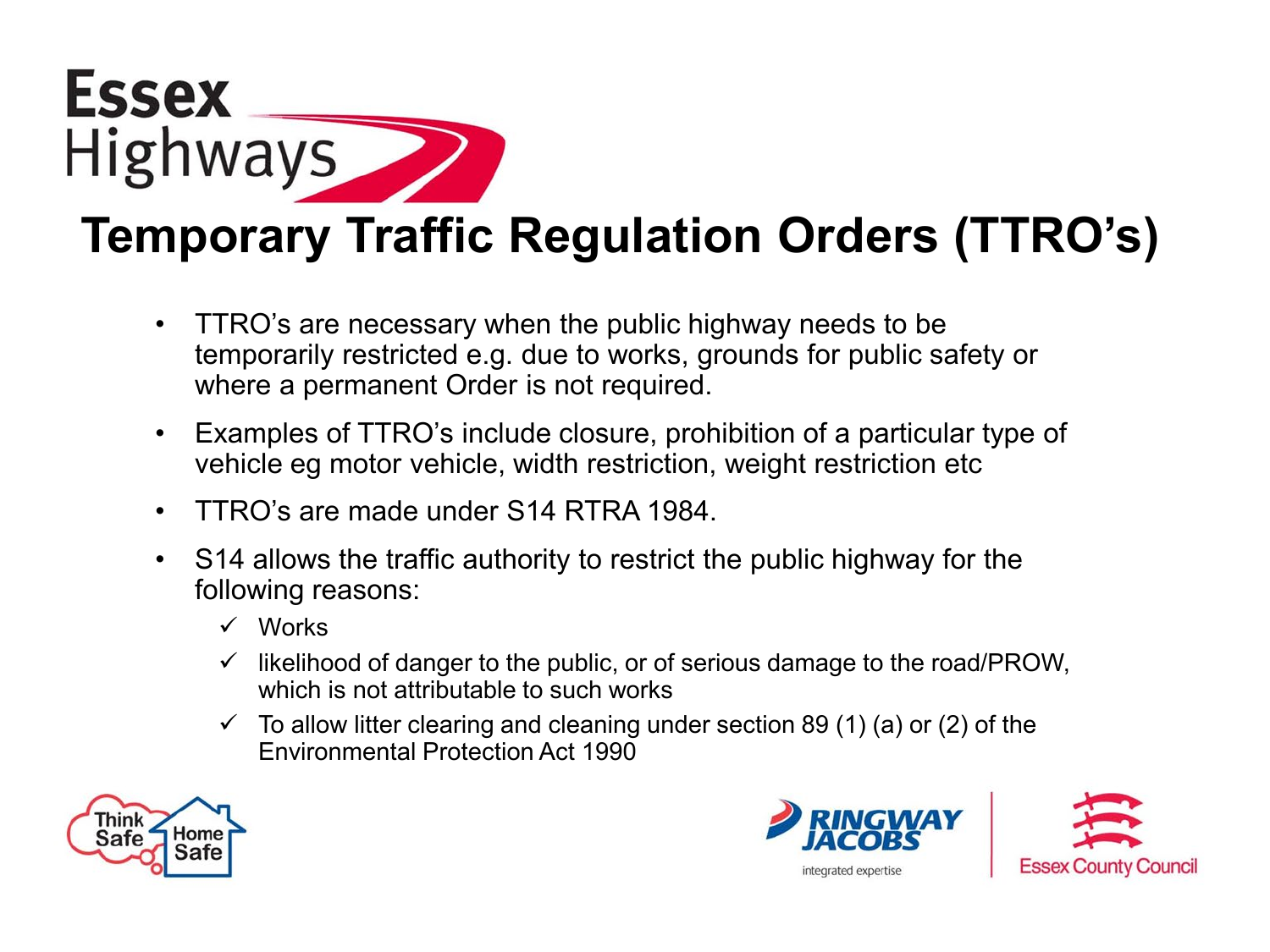

#### **Temporary Traffic Regulation Orders (TTRO's)**

- All temporary planned works are processed by order under S14(1) RTRA 1984
- The applicant must submit the completed application form and associated plan highlighting the extent of the closure and alternative route to the Network Assurance team no less than 6 weeks prior to the start of the works to allow for the legal process to be undertaken.
- Procedure for TTRO's is governed by The Road Traffic (Temporary Restrictions) Procedure Regulations 1992.
- All applications which are received are approved by the Public Rights of Way Manager before being processed.



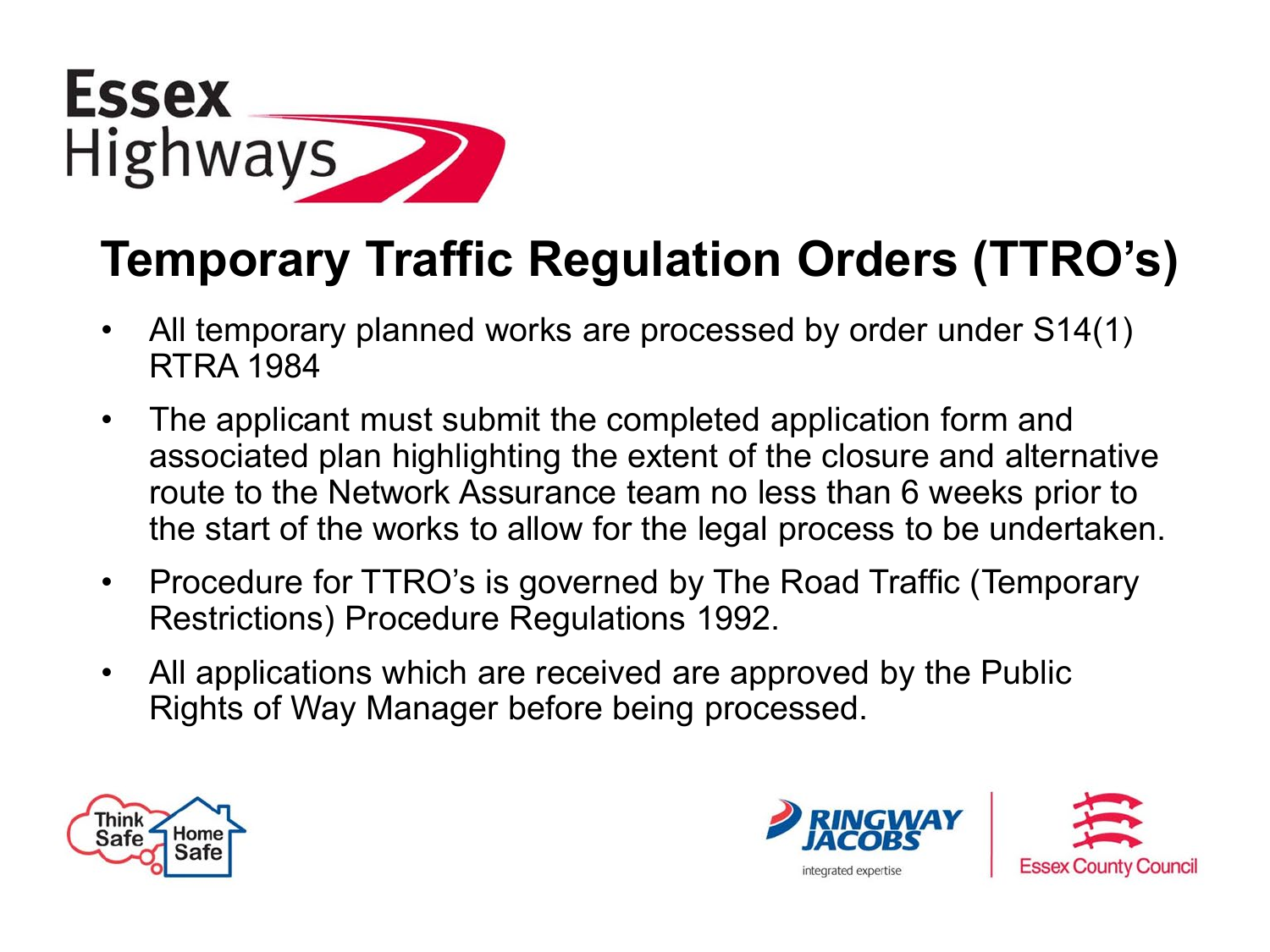

## **TTRO process**

- Order is drafted along with two separate notices (Intention Notice and Has Made Notice)
- Intention Notice is published in a newspapers circulating in the area to which the order relates no less than 7 days before making an order
- The Intention Notice must state—

(a)the reason for the order;

(b)alternative route (if applicable, not a legal requirement and will only be provided if deemed safe to do so)

(c)the date the order comes into force and its maximum duration.

- Consultation undertaken by email on all statutory consultees which includes emergency services and District/Borough/City Councils. Parish Council, County Council Member for the area and also any affected associations eg Ramblers, Open Space Society are also consulted with.
- Within 14 days after making the order a notice of the making of the order (Has Made Notice) is published in the same circulating newspapers used for Intention Notice.
- Applicant's responsibility to print, laminated and display the Has made Notice in clear prominent positions on site. Applicant must maintain these notices throughout the duration of the restriction.
- Whilst there is no right to object to TTRO's, we do listen to any comments raised and will try to accommodate where possible.
- Possible development of map based system for members of the public to view existing TTRO's.







integrated expertise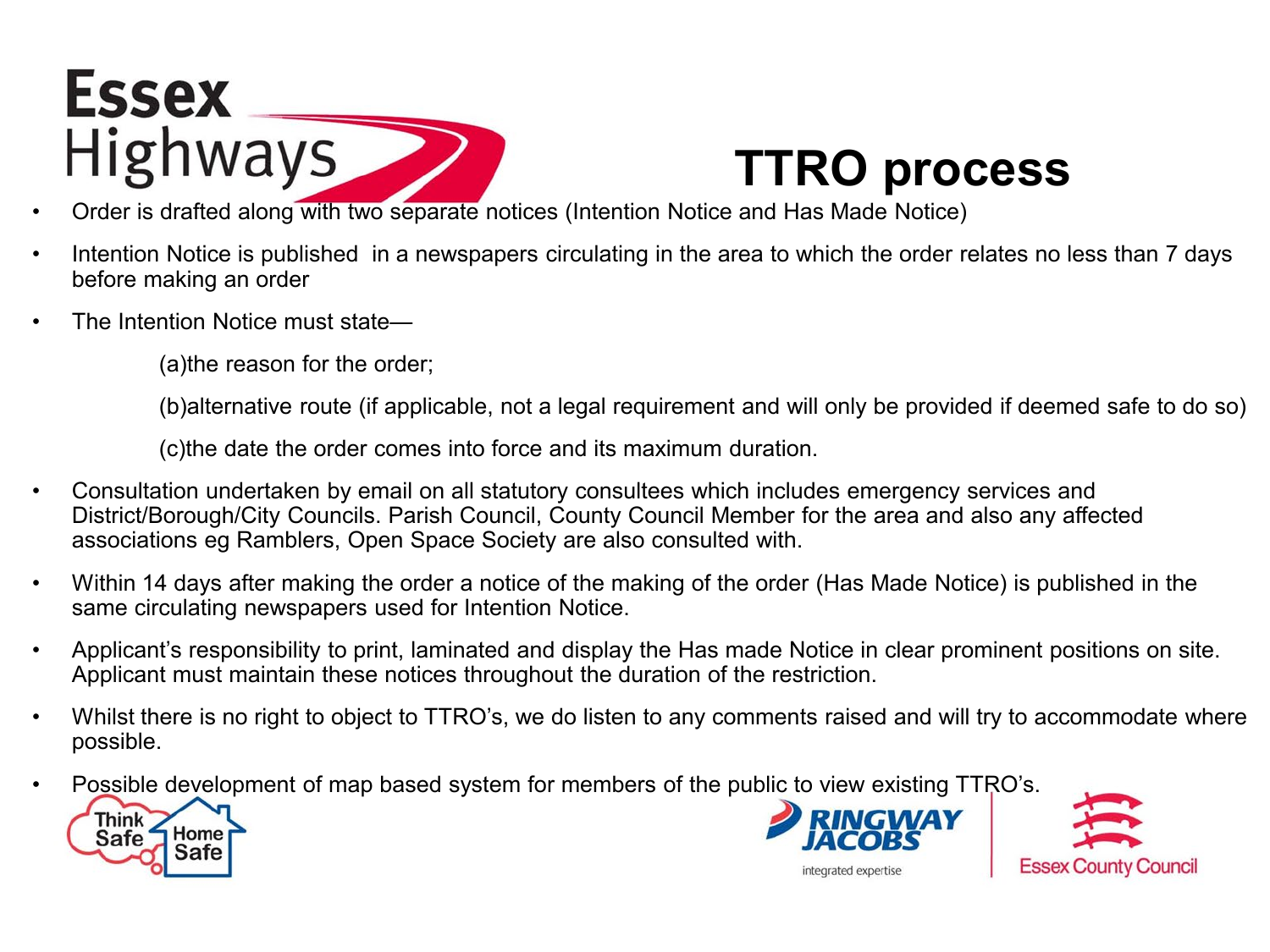

### **Duration of TTRO's**

- A TTRO can last up to 6 months for public rights of way and 18 months for roads.
- If a longer period is required this needs to be approved by the public rights of way manager before submitting to the Secretary of State (DfT) for approval.
- Extensions are usually for an additional 6 months except in exceptional circumstances.
- Applicant's must apply for extension no less than 8 weeks prior to the order expiring to allow sufficient time to review and process.
- If extension is approved an extension notice is published in the local circulating newspaper and the consultees are re-consulted.





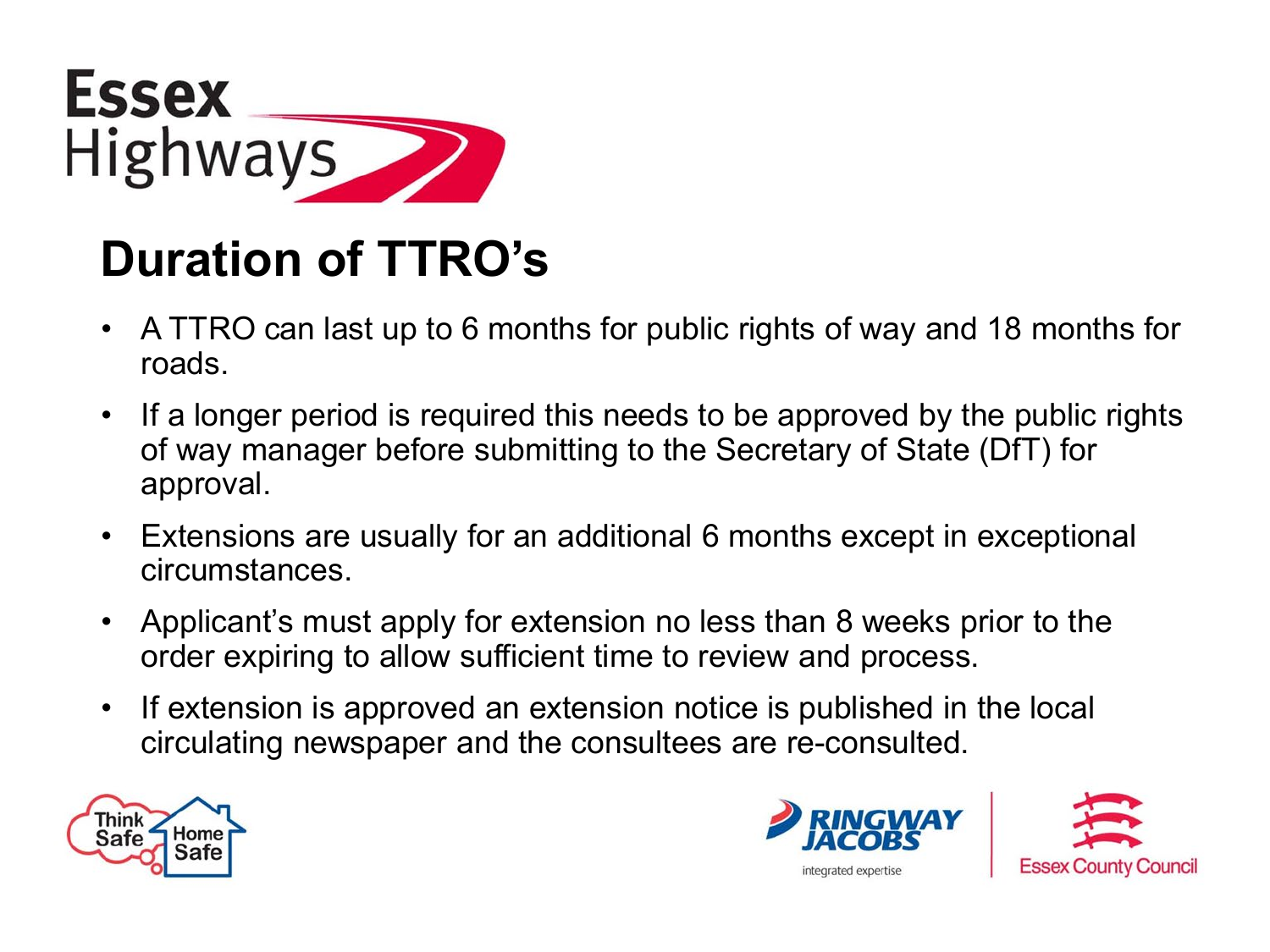

- S14(2) RTRA 1984 allows for temporary restrictions to be placed on public right of way/road by way of notice rather than by order.
- This can be executed in the following circumstances:
	- $\checkmark$  S14(2) (a) necessary and expedient works works must be for 5 consecutive days or under
	- $\checkmark$  S14(2) (b) for genuine risk to public safety not attributable to works eg sewer collapse, fallen tree etc – closure can be for up to 21 consecutive days.



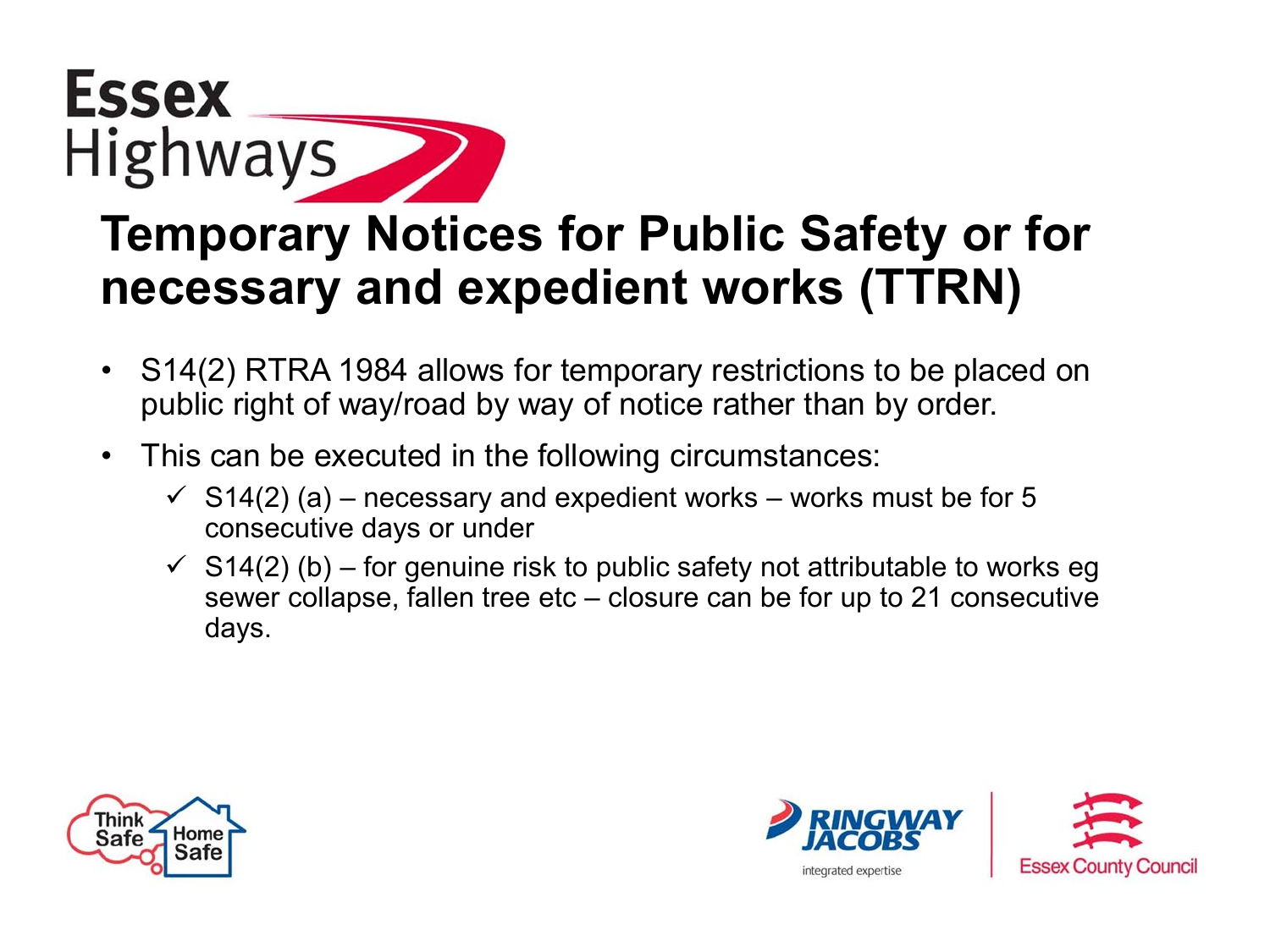

- All applications are approved by Public Rights of Way Manager
- S14(2) Notice is drafted
- If for reasons of public safety the restriction will have immediate effect
- No need to advertise in local newspaper
- Consultees advised via email
- Notices printed, laminated and displayed on site by the applicant



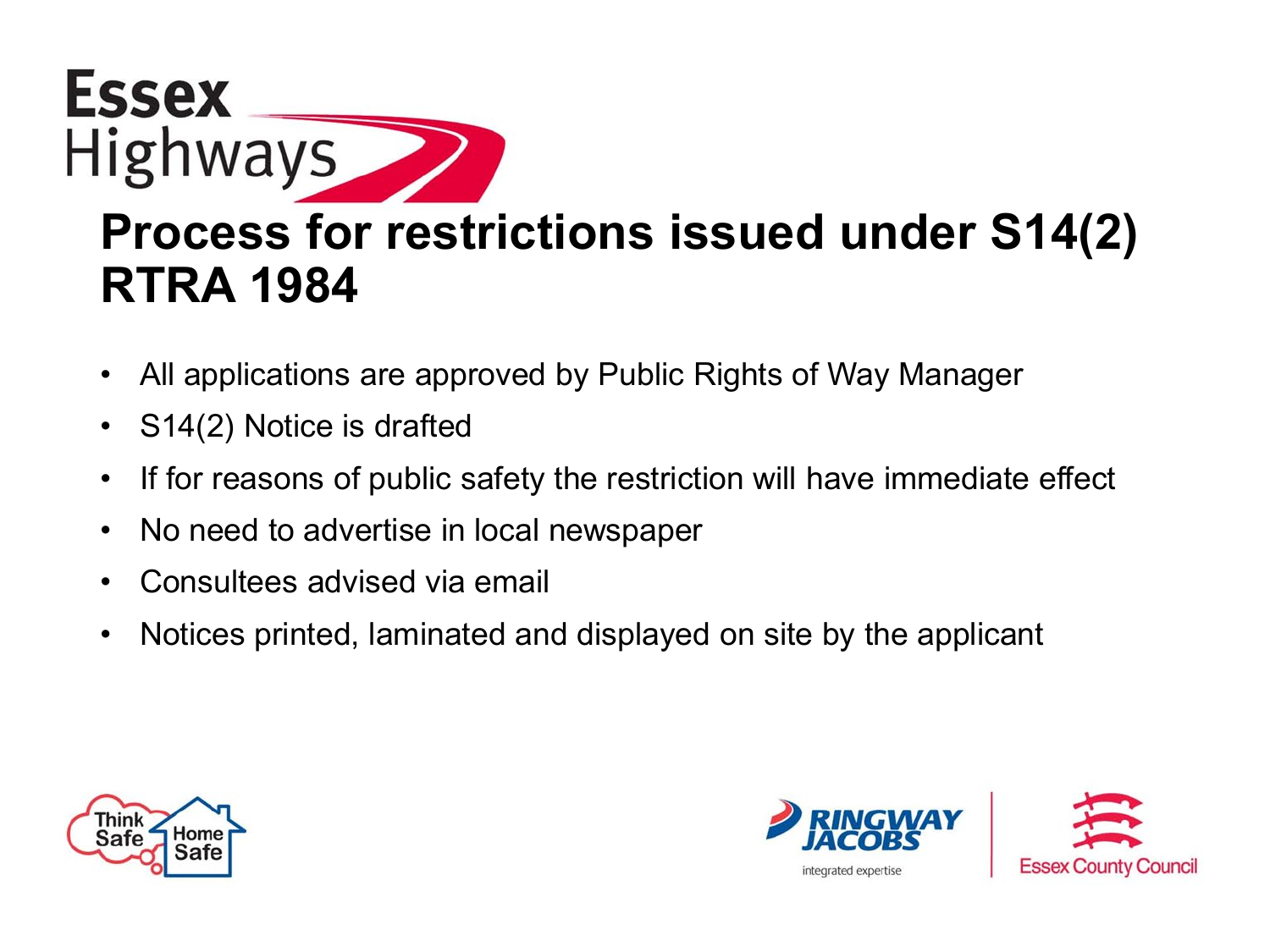

#### **Extensions to S14(2) notices**

- For restrictions issued under S14(2) (a) necessary and expedient works any extension has to be by a follow up order.
- This would require an order to be drafted and Has Made Notice to be published in the local newspaper circulating within the area affected.
- Consultees notified in usual way.
- For restrictions issued under  $S14(2)$  (b) for genuine risk to public safety not attributable to works, an additional 21 day extension notice can be provided. If a longer duration is required this must be followed up with an order and processed in the same way as detailed above.



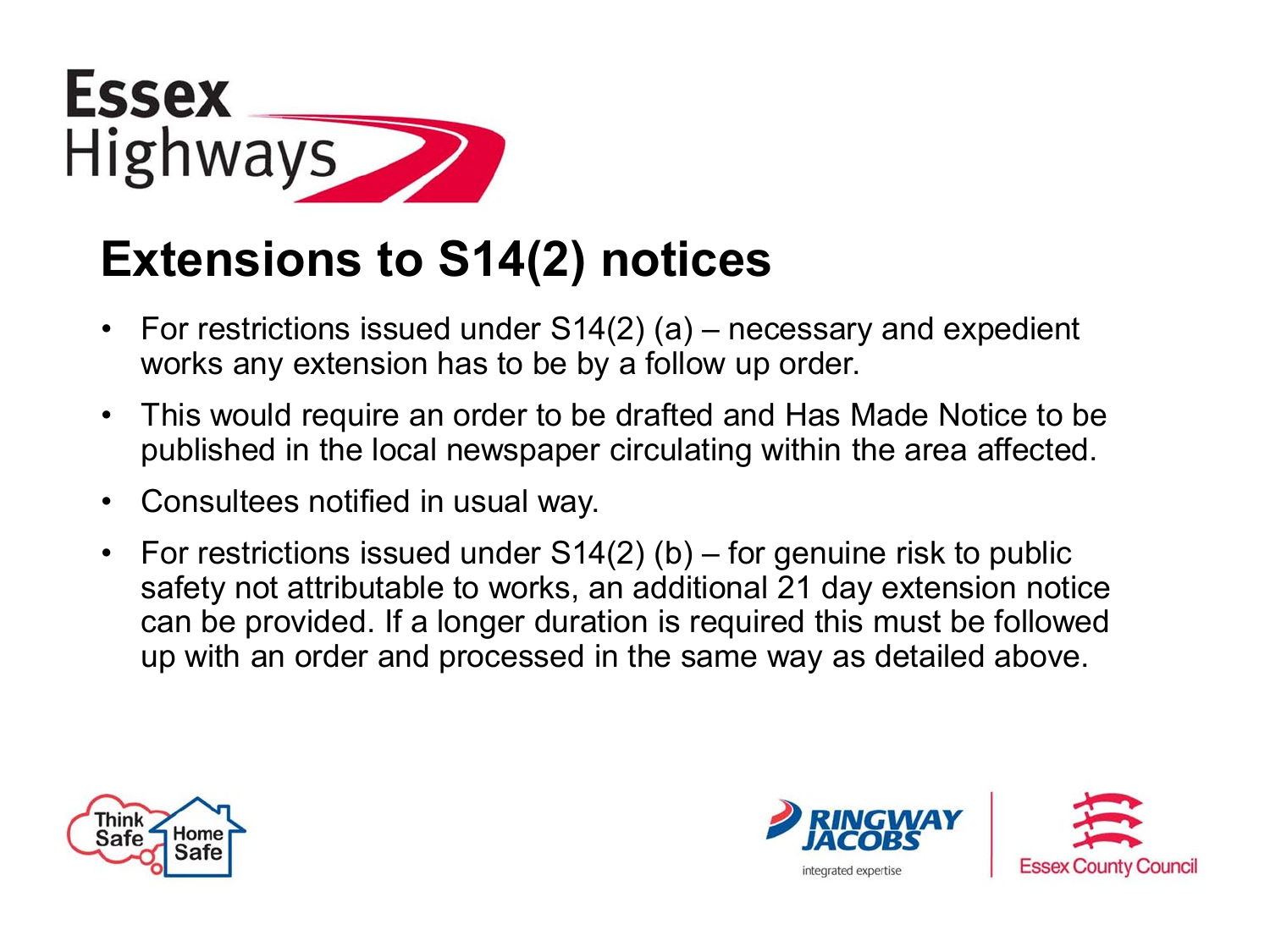

#### **Permanent Traffic Regulation Orders (TRO's)**

- S1 of the RTRA 1984 allows a traffic authority to make a TRO to control the movement and waiting of vehicles for the following reasons:
	- for avoiding danger to persons or other traffic using the road/PROW or any other road/PROW, or for preventing the likelihood of any such danger arising; or
	- $\checkmark$  for preventing damage to the road/PROW or to any building on or near the road/PROW; or
	- $\checkmark$  for facilitating the passage on the road/PROW or any other road/PROW of any class of traffic (including pedestrians); or
	- $\checkmark$  for preventing the use of the road/PROW by vehicular traffic of a kind is unsuitable having regard to the existing character of the road/PROW or adjoining property; or
	- $\checkmark$  for preserving the character of the road/PROW in a case where it is specially suitable for use by persons on horseback or on foot; or
	- $\checkmark$  for preserving or improving the amenities of the area through which the road/PROW runs.
- As well as considering new TROs to impose new restrictions it is necessary to consider existing TROs on site which ar̃e no longer required and should be revoked formally
- Permanent order procedure is laid down by The Local Authorities' Traffic Orders (Procedure) (England and Wales) Regulations 1996





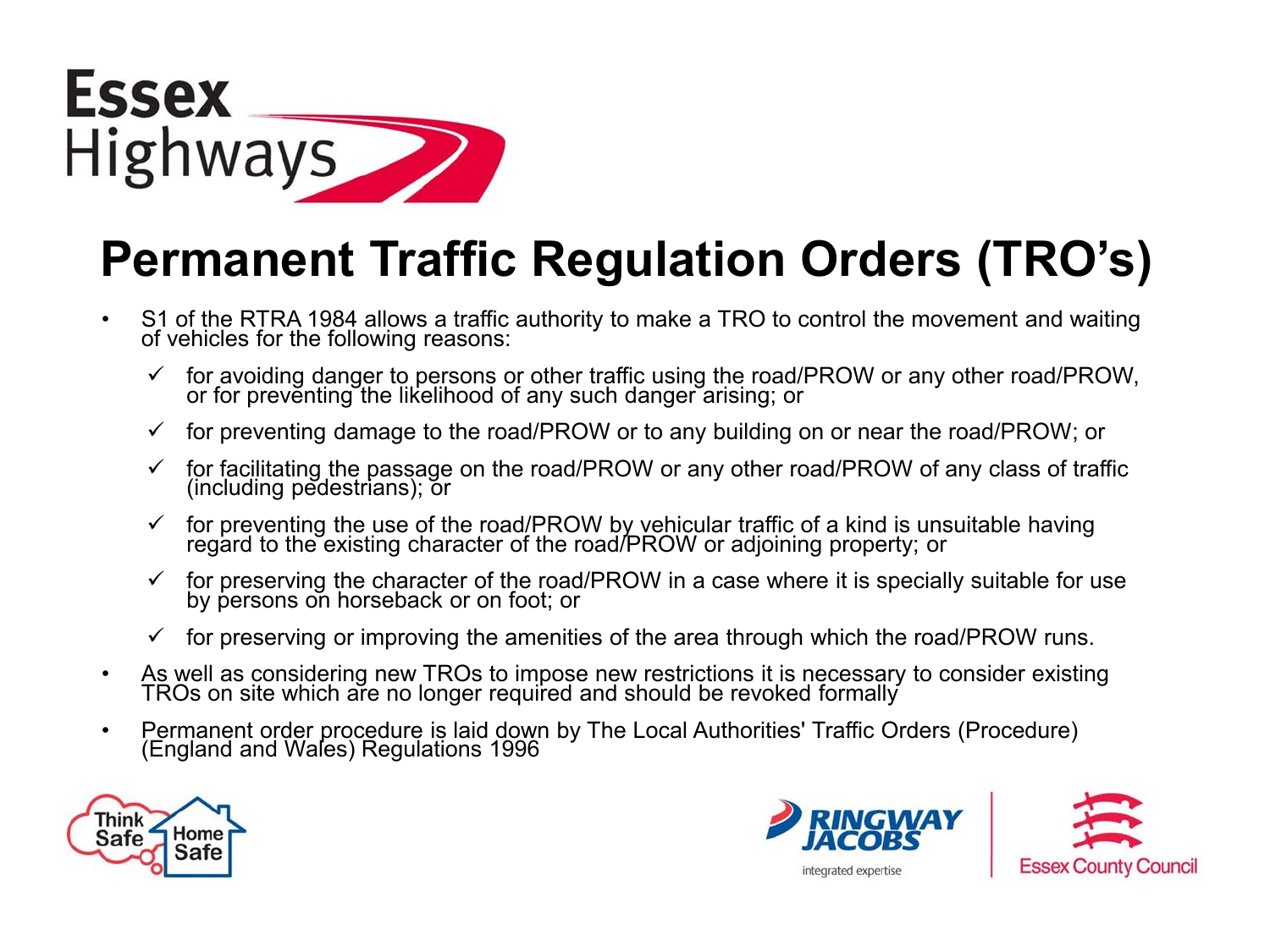# **Highways The Local Authorities' Traffic Orders (Procedure) (England and Wales) Regulations 1996**

- Proposed order, Intention Notice and statement of reasons are drafted.
- Intention Notice for permanent restrictions on PROW's must include:
	- $\checkmark$  The name of the order making authority.
	- $\checkmark$  The title of the order.
	- $\checkmark$  A brief statement of the general nature and effect of the order.
	- $\checkmark$  Brief description of the PROW and, where appropriate, a description of the length of it to which the order relates.
	- $\checkmark$  Statement detailing which documents are available on deposit for public inspection and where.
- Statement of reasons must be robust detailing the reasons behind the scheme to allow members of the public to make necessary comments or to formally object to the scheme.



**Essex** 



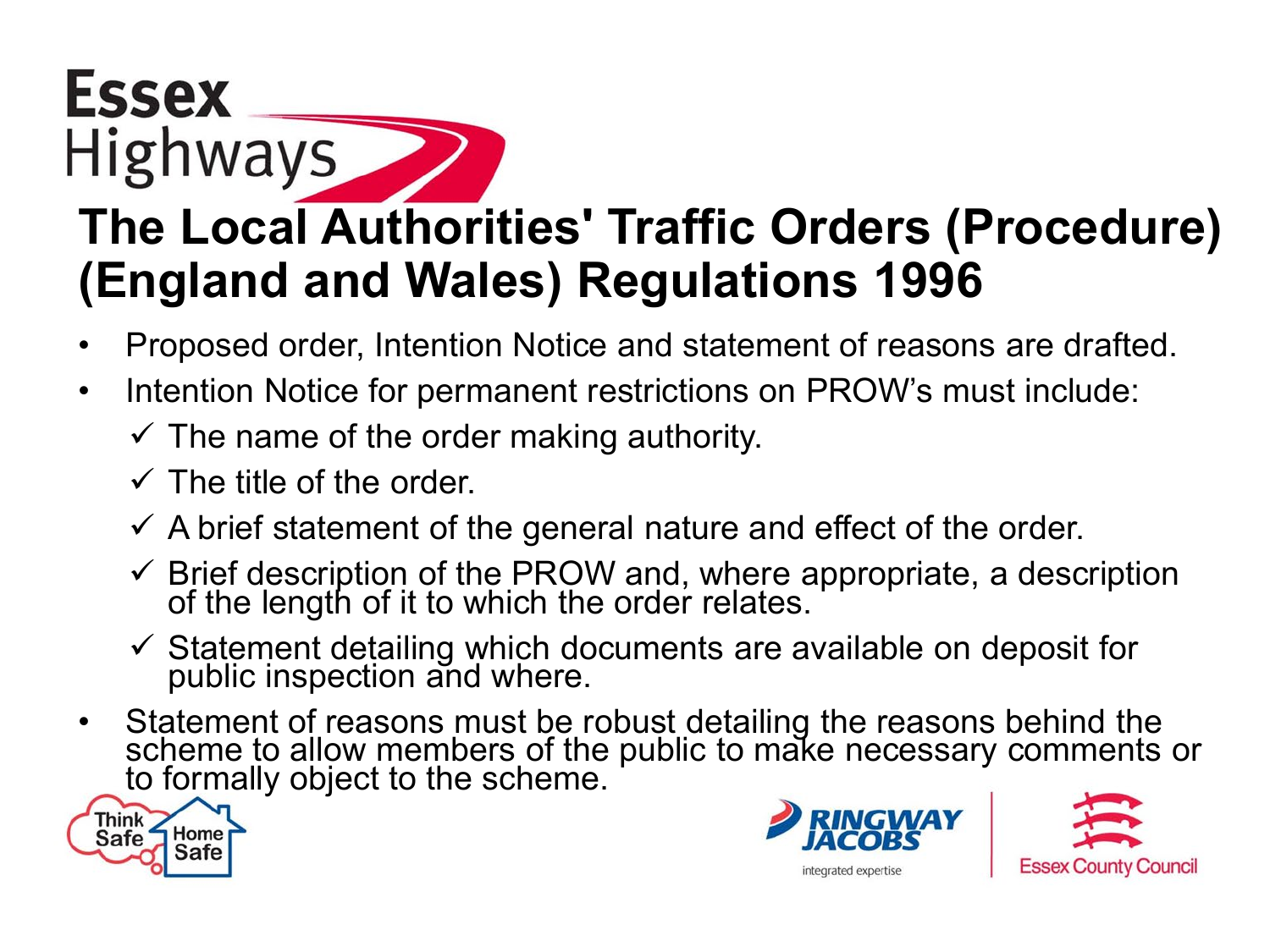

#### **Permanent Order Process**

- Intention notice is published in local newspaper circulating in the area to which the order relates.
- Consultation with consultees undertaken in usual way.
- All associated documents are held on deposit at the District/Borough/City Council and at local library. Documents also displayed on Essex Highways website.
- Members of the public have 21 days from the publishing of the Intention Notice to comment/object to the scheme.
- If objections are received a decision is then made by the cabinet on how to proceed.
- If no objections received the order can be sealed and a Has Made Notice published.
- Has Made Notice must contain date in which the order is to come in to force and if someone wishes to challenge the validity of the order, how this can be done.
- All orders must be sealed within 2 years from when the Intention Notice is originally published otherwise scheme will need to be re-advertised and whole process restarted.





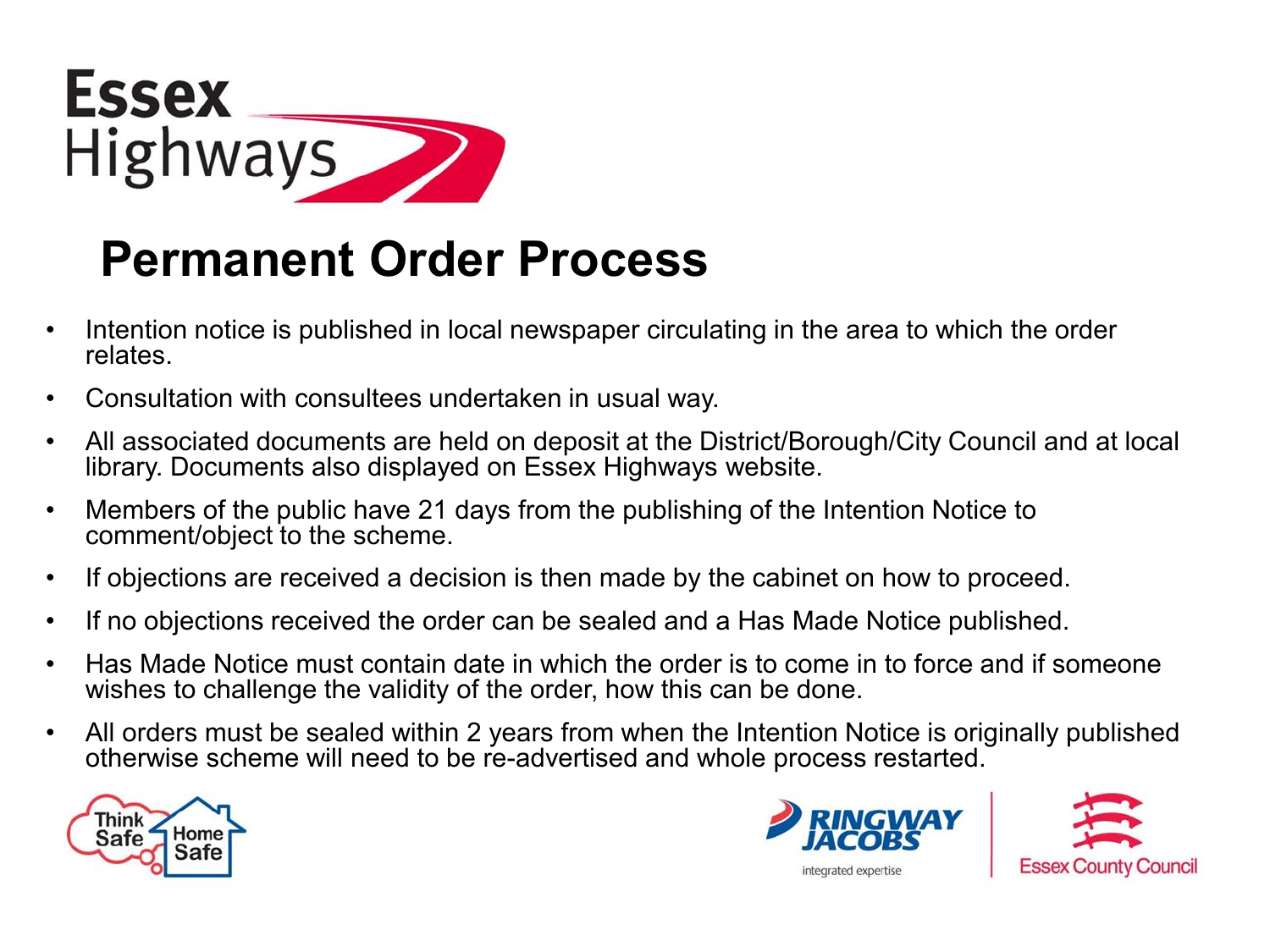

#### **Experimental Traffic Regulation Orders (ETRO)**

- An ETRO is made under Sections 9 and 10 of the Road Traffic Regulation Act 1984
- There must be a clear valid experiment eg measures for success/failure for this process to be used otherwise validity of order can be challenged.
- An ETRO can only stay in force for a maximum of 18 months while the effects are monitored and assessed.
- It is not possible to lodge a formal objection to an ETRO until it is in force. Once it is in force, objections may be made to the order being <u>made</u> permanent and these must be made within six months of the day that the ETRO comes into force.
- If feedback or an objection is received during the period that suggests an immediate change to the experiment is required, that change can be made and the experiment can then proceed.
- If the experimental order is changed, then objections may be made within six months of the day that the experimental ŏrder is changed.



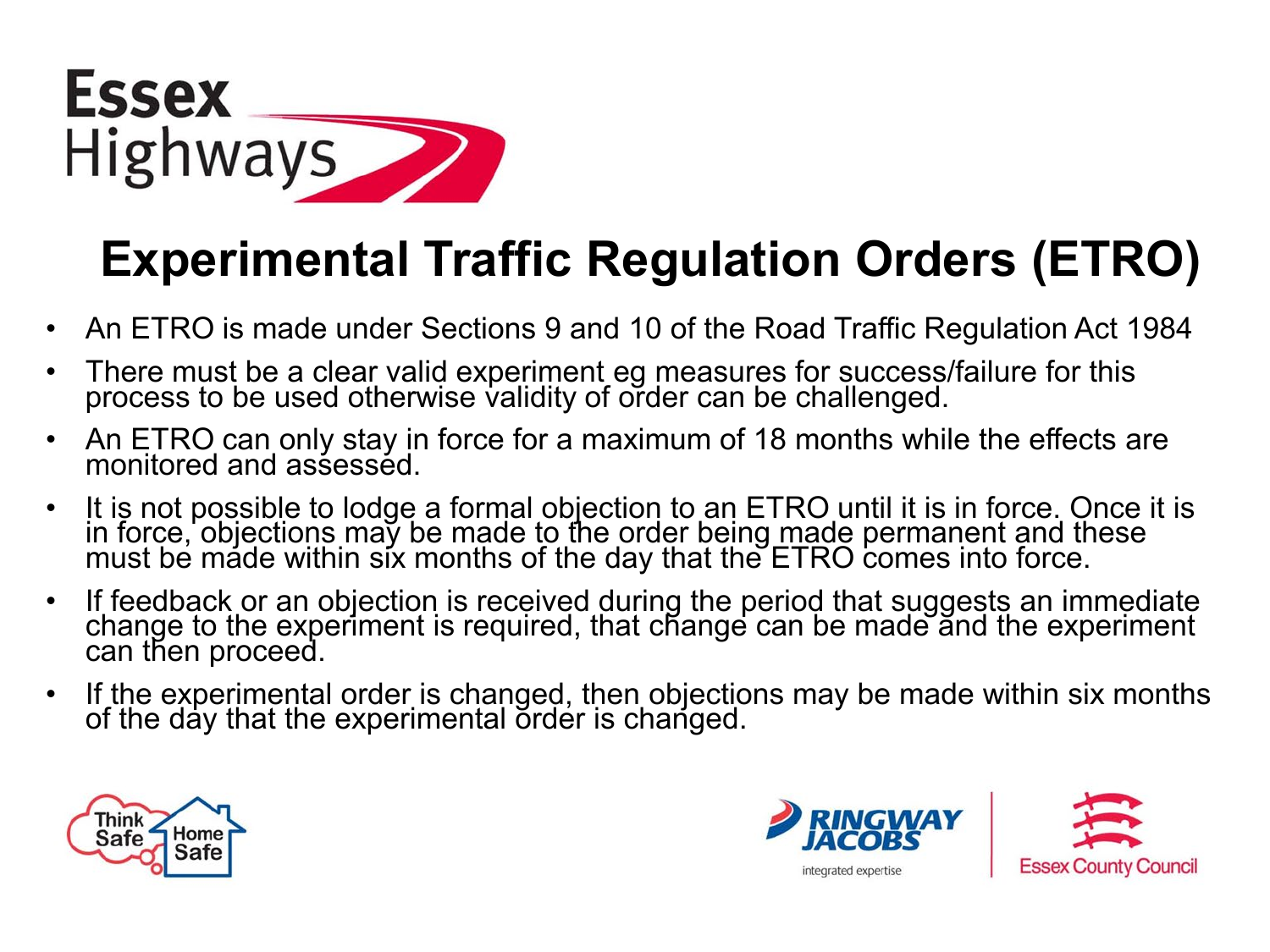

#### **Experimental Order Process**

- Order, Has Made Notice and statement of reasons are drafted.
- Order is sealed.
- Has Made Notice is published in the local newspaper circulating in the area.
- The order cannot come in to force until 7 days has passed from the Has Made Notice being advertised.
- A copy of all associated documents are held on deposit at the District/Borough/City<br>Council and at local library. Documents also displayed on Essex Highways website.
- Members of the public have 6 months to raise any comments/objections.
- If no comments/objections are raised then a decision is made whether to make the experimental order permanent.
- If the order is made permanent then the permanent order is drafted using revised sections of legislation, Has Made Notice is advertised in local newspaper circulating in the area, consultees are advised.